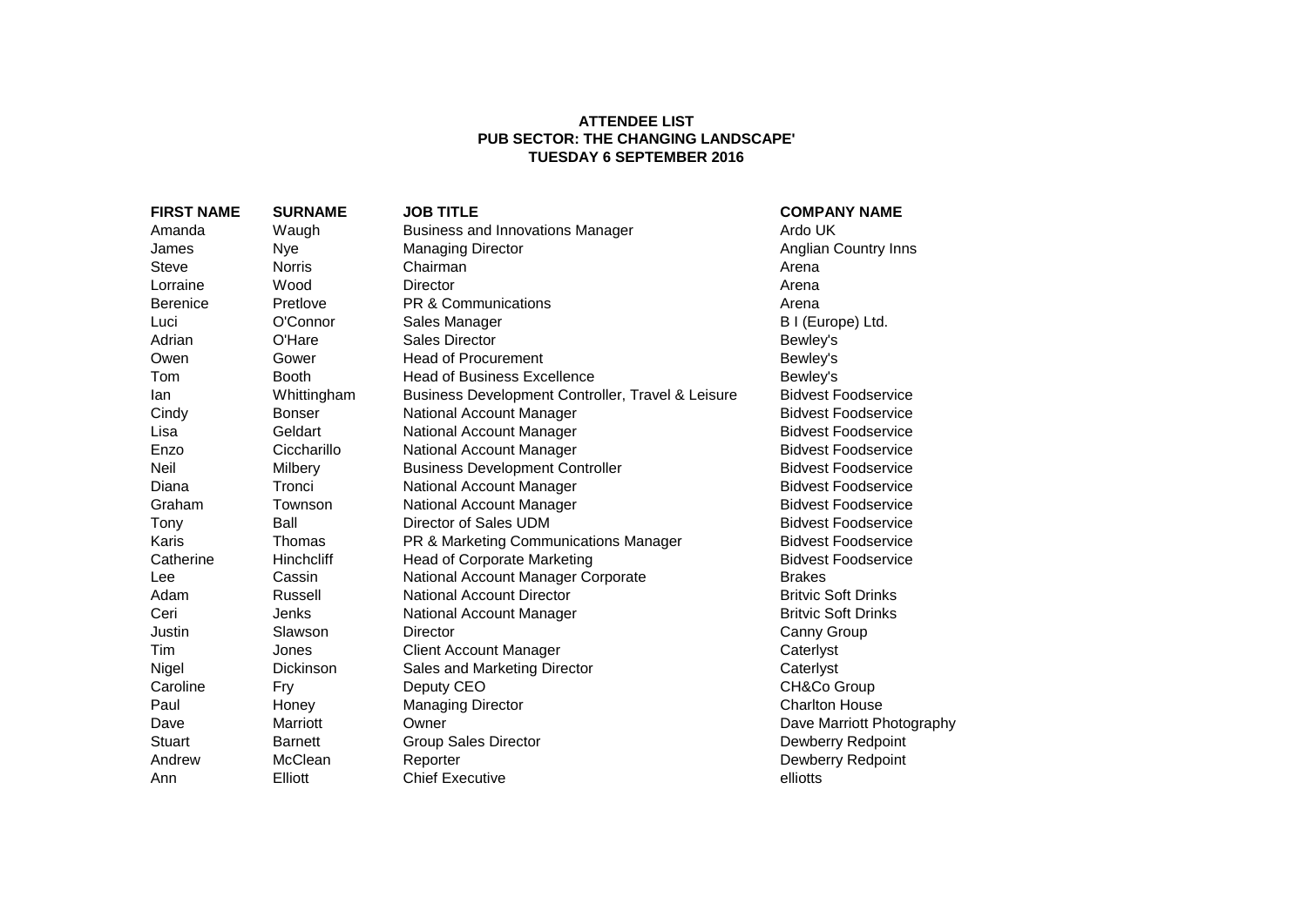| Guy            | Norton           | National Account Manager                      | <b>Essential Cuisine</b>           |
|----------------|------------------|-----------------------------------------------|------------------------------------|
| Guy            | McBride          | National Account Manager                      | <b>Farm Frites</b>                 |
| David          | Ford             | <b>Managing Director</b>                      | Field to Fork                      |
| Lee            | Tynan            | <b>Group Development Director</b>             | <b>Flagship Europe</b>             |
| Lorraine       | Cumming          | <b>Marketing Manager</b>                      | <b>Flagship Europe</b>             |
| Noora          | Rautiainen       | <b>Account Executive</b>                      | <b>Fleet Street Communications</b> |
| Chloe          | Walden           | <b>Account Executive</b>                      | <b>Fleet Street Communications</b> |
| Jo             | Harris           | Marketing and Projects Director               | Food Alert Ltd                     |
| David          | <b>Bashford</b>  | <b>Managing Director, Client Services</b>     | Food Alert Ltd                     |
| Constantine    | Costa            | CEO                                           | Food Alert Ltd                     |
| John           | Haswell          | <b>Client Services Director</b>               | Food Alert Ltd                     |
| Jonathon       | Swaine           | Managing Director, Fuller's Inns              | Fuller, Smith & Turner             |
| Georgina       | Wald             | <b>Corporate Communications Manager</b>       | Fuller, Smith & Turner             |
| Joanne         | Steward          | <b>PR Executive</b>                           | Fuller, Smith & Turner             |
| Jane           | <b>Bravey</b>    | Head of Operations, Quality Division          | Fuller, Smith & Turner             |
| Marlon         | Ford             | Lead Service Coach                            | Fuller, Smith & Turner             |
| Laura          | Jones            | Manager, Prince's Head, Richmond              | Fuller, Smith & Turner             |
| Gavin          | Sinden           | Head Chef, The Stonemason's Arms, Hammersmith | Fuller, Smith & Turner             |
| Peter          | Green            | <b>Managing Director</b>                      | <b>Fusion FSM</b>                  |
| Tristan        | O'Hana           | <b>Group Editor</b>                           | H2O Publishing                     |
| <b>John</b>    | Hyde CBE         | <b>Executive Chairman</b>                     | <b>HIT Training</b>                |
| Peter          | Backman          | <b>Managing Director</b>                      | Horizons                           |
| Micol          | Signorelli-David | <b>Fundraising and Marketing Executive</b>    | <b>Hospitality Action</b>          |
| Ollie          | <b>Navias</b>    | <b>Head of Business Development</b>           | HospitalityGEM                     |
| Abigail        | Sullivan         | <b>Marketing Manager</b>                      | HospitalityGEM                     |
| Rob            | Scantlebury      | <b>Director of Operations</b>                 | HowYa                              |
| <b>Rick</b>    | Pullan           | Sales & Marketing Director HowYa/CEO TBDA     | HowYa/TBDA                         |
| Donald         | Smith            | <b>Managing Director</b>                      | Johnsons Stalbridge Linen Services |
| <b>Mick</b>    | Cox              | National Service Manager                      | Johnsons Stalbridge Linen Services |
| <b>Stewart</b> | Johnson          | <b>National Account Controller</b>            | <b>Matthew Algie</b>               |
| Ken            | Love             | National Account Manager                      | <b>Matthew Algie</b>               |
| Dan            | Segal            | National Account Manager                      | Matthew Algie                      |
| John-Paul      | Moses            | <b>Customer Sales Manager</b>                 | <b>McCain Foods</b>                |
| Fin            | Coffey           | <b>Commercial End User Controller</b>         | Nestlé Professional                |
| Neill          | Collier          | Pubs & Casual Dining Channel Lead             | Nestlé Professional                |
| Will           | Downey           | On the Go Channel Lead                        | Nestlé Professional                |
| Rob            | Macklin          | New Business Food Lead                        | Nestlé Professional                |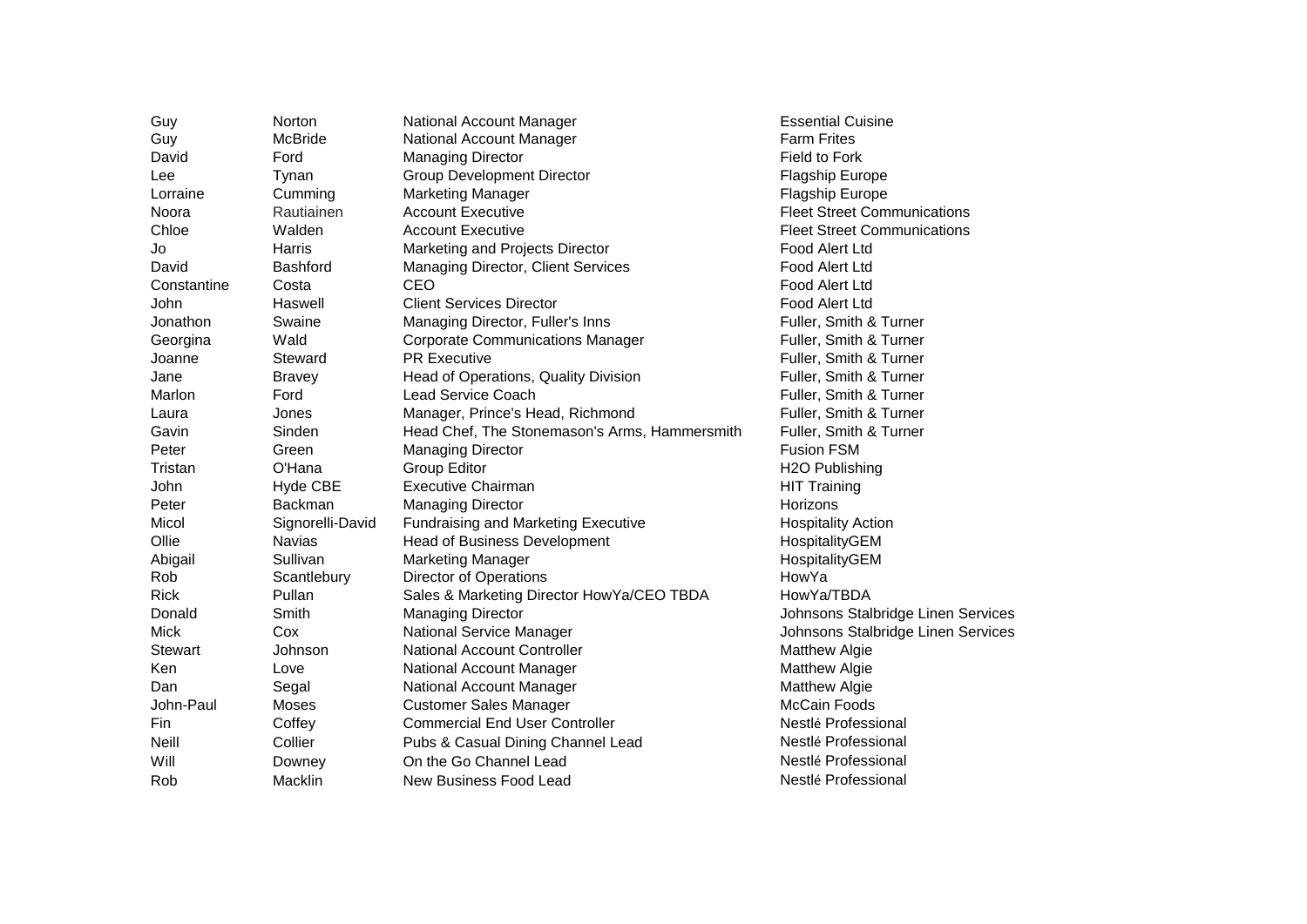| Sara        | Haggerty       | <b>Hotels Channel Lead</b>                         | Nestlé Professional                             |
|-------------|----------------|----------------------------------------------------|-------------------------------------------------|
| Spencer     | Lee            | Leisure Channel Lead                               | Nestlé Professional                             |
| David       | Forber         | New Business Beverages Lead                        | Nestlé Professional                             |
| Claire      | Thompson       | <b>Business Account Manager</b>                    | Nestlé Professional                             |
| Vincent     | Hickman        | <b>Business Account Manager</b>                    | Nestlé Professional                             |
| Mayur       | Divecha        | Business Account Manager - New Business, Beverages | Nestlé Professional                             |
| Colin       | Crow           | Director                                           | Norrig                                          |
| Peter       | Borg-Neal      | CEO                                                | Oakman Inns                                     |
| Megan       | Borg-Neal      | Marketing                                          | Oakman Inns                                     |
| Armend      | Olijo          | <b>Commercial Manager</b>                          | Oakman Inns                                     |
| lan         | Langley        | Sales Director                                     | Ocean Dynamics                                  |
| Michael     | <b>Bennett</b> | <b>Managing Director</b>                           | <b>Pelican Communications</b>                   |
| Martin      | Walker         | <b>Business Account Manager</b>                    | <b>Premier Foods</b>                            |
| Paul        | Barnard        | National Account Manager                           | <b>Premier Foods</b>                            |
| Robert      | <b>Bloor</b>   | National Account Manager                           | <b>Pritchitts</b>                               |
| <b>Ben</b>  | Stackhouse     | Founder and CEO                                    | Pub Love and Burger Craft                       |
| Joe         | Thompson       | <b>Channel Manager</b>                             | <b>Purity Soft Drinks</b>                       |
| Joshua      | Graves         | <b>Customer Development Manager</b>                | <b>Purity Soft Drinks</b>                       |
| Richard     | Garner         | <b>UK Sales Director</b>                           | Quorn Foods                                     |
| Gordon      | Murray         | <b>Sales Manager Education</b>                     | Quorn Foods                                     |
| Martin      | Lofnes         | <b>Finance Director</b>                            | Quorn Foods                                     |
| Jen         | Wheildon       | Sales Manager IFD                                  | Quorn Foods                                     |
| Gemma       | Millar         | <b>National Sales Executive</b>                    | Quorn Foods                                     |
| Kate        | Snow           | Senior Home Economist                              | Quorn Foods                                     |
| Paula       | Farnworth      | Sales Manager                                      | Quorn Foods                                     |
| Tony        | Davison        | <b>Commercial Manager Foodservice</b>              | Quorn Foods                                     |
| Eimear      | Owens          | Country Sales Manager - UK & Ireland               | Santa Maria Foodservice                         |
| <b>Bob</b>  | Tinsley        | National Account Manager                           | Santa Maria Foodservice                         |
| Charlotte   | Wheeler        | National Account Manager                           | Santa Maria Foodservice                         |
| Caroline    | Hole-Jones     | <b>Senior Consultant</b>                           | <b>Speed Communications</b>                     |
| Helen       | Collingborn    | <b>Associate Director</b>                          | <b>Speed Communications</b>                     |
| Mike        | Williams       | Director                                           | STS/ELAS Group                                  |
| Rebecca     | <b>Riches</b>  | <b>Managing Director</b>                           | The Hub                                         |
| <b>Nick</b> | Haigh          | <b>Creative Director</b>                           | The Hub                                         |
| Laura       | Kay            | Events Co-ordinator                                | The Springboard Charity and Springboard UK Ltd. |
| Andrew      | Stephen        | <b>Chief Executive</b>                             | The Sustainable Restaurant Association          |
| David       | Porteous       | Director of Business Development                   | <b>UCC Coffee</b>                               |